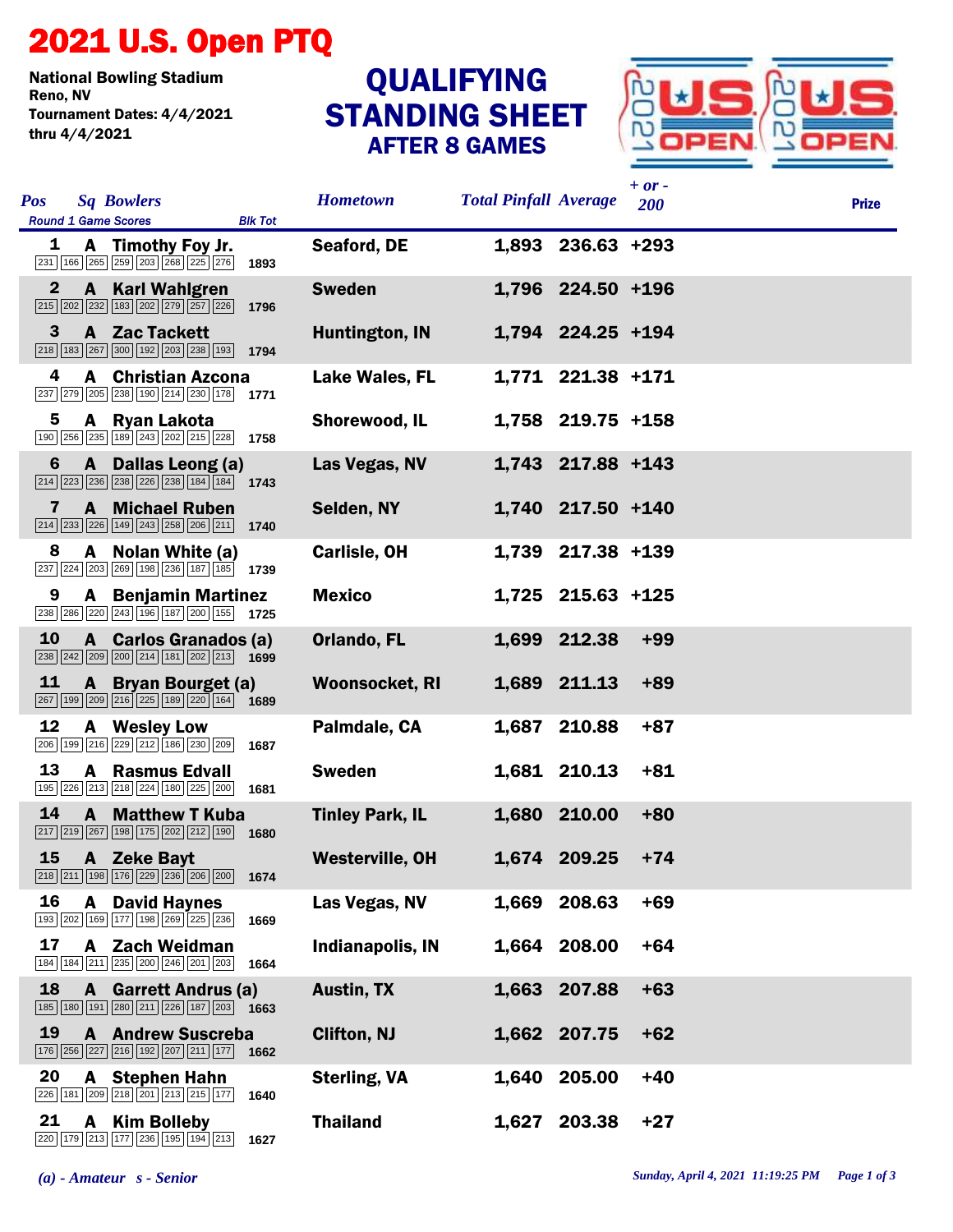| Pos |                 | <b>Sq Bowlers</b><br><b>Round 1 Game Scores</b>                                                                                                            | <b>Blk Tot</b> | <b>Hometown</b>         | <b>Total Pinfall Average</b> |                   | $+ or -$<br>200 | <b>Prize</b> |
|-----|-----------------|------------------------------------------------------------------------------------------------------------------------------------------------------------|----------------|-------------------------|------------------------------|-------------------|-----------------|--------------|
| 22  |                 | A Jesse Gibson (a)<br>$\boxed{129}$ $\boxed{212}$ $\boxed{187}$ $\boxed{203}$ $\boxed{257}$ $\boxed{181}$ $\boxed{224}$ $\boxed{226}$ 1619                 |                | <b>Bridgeport, CT</b>   |                              | 1,619 202.38      | $+19$           |              |
| 23  | $\mathbf{A}$    | <b>Brian Robinson</b><br>239 246 205 196 230 194 162 146                                                                                                   | 1618           | <b>Morgantown, WV</b>   |                              | 1,618 202.25      | $+18$           |              |
| 24  |                 | <b>A</b> Callum Borck<br>226 215 196 224 190 212 207 145                                                                                                   | 1615           | <b>Australia</b>        |                              | 1,615 201.88      | $+15$           |              |
| 25  |                 | <b>A</b> Toby Sambueno<br>$\boxed{206}$ $\boxed{222}$ $\boxed{198}$ $\boxed{201}$ $\boxed{177}$ $\boxed{214}$ $\boxed{223}$ $\boxed{167}$ 1608             |                | Las Vegas, NV           |                              | 1,608 201.00      | $+8$            |              |
|     |                 | <b>A</b> Charlie Brown Jr<br>210 169 223 188 201 179 215 223 1608                                                                                          |                | <b>Grandville, MI</b>   |                              | 1,608 201.00      | $+8$            |              |
| 27  |                 | A Nick DeCesaro (a)<br>$\boxed{181}$ $\boxed{190}$ $\boxed{172}$ $\boxed{223}$ $\boxed{189}$ $\boxed{189}$ $\boxed{233}$ $\boxed{228}$ 1605                |                | Kenosha, WI             |                              | 1,605 200.63      | $+5$            |              |
| 28  |                 | A Gary Faulkner Jr.<br>215 213 191 196 202 211 224 151 1603                                                                                                |                | <b>Memphis, TN</b>      | 1,603                        | 200.38            | $+3$            |              |
| 29  | A               | <b>Danielle McEwan</b><br>$\boxed{211}\ \boxed{266}\ \boxed{199}\ \boxed{143}\ \boxed{216}\ \boxed{200}\ \boxed{147}\ \boxed{206}$                         | 1588           | <b>Stony Point, NY</b>  | 1,588                        | 198.50            | $-12$           |              |
|     |                 | <b>A</b> Brent Boho<br>$\boxed{200}$ $\boxed{215}$ $\boxed{209}$ $\boxed{213}$ $\boxed{149}$ $\boxed{208}$ $\boxed{200}$ $\boxed{194}$                     | 1588           | <b>Indianapolis, IN</b> | 1,588                        | 198.50            | $-12$           |              |
| 31  |                 | A JT Jackson<br>$\boxed{212}$ $\boxed{158}$ $\boxed{188}$ $\boxed{225}$ $\boxed{227}$ $\boxed{172}$ $\boxed{154}$ $\boxed{245}$                            | 1581           | <b>Sherman Oaks, CA</b> |                              | 1,581 197.63      | $-19$           |              |
| 32  | A               | <b>Justin O'Shaughnessy</b><br>162 198 169 170 208 193 209 262                                                                                             | 1571           | Jackson, MI             | 1,571                        | 196.38            | $-29$           |              |
| 33  |                 | A Jillian Martin (a)<br>$\boxed{234}$ $\boxed{206}$ $\boxed{203}$ $\boxed{167}$ $\boxed{189}$ $\boxed{195}$ $\boxed{178}$ $\boxed{195}$ $\boxed{195}$ 1567 |                | Stow, OH                | 1,567                        | 195.88            | $-33$           |              |
| 34  | A               | Joshua Zimmerman (a)<br>$\boxed{189} \ \boxed{173} \ \boxed{201} \ \boxed{188} \ \boxed{224} \ \boxed{186} \ \boxed{220} \ \boxed{182}$                    | 1563           | <b>Sparks, NV</b>       | 1,563                        | 195.38            | $-37$           |              |
| 35  | $\mathbf{A}$    | <b>Dimitri Cruz</b><br>[155] 226 213 174 205 182 158 214 1527                                                                                              |                | Denton, TX              | 1,527                        | 190.88            | $-73$           |              |
| 36  |                 | A Timothy Gruendler (a)<br>204 153 202 213 219 191 189 152 1523                                                                                            |                | St. Louis, MO           |                              | 1,523 190.38      | $-77$           |              |
| 37  |                 | <b>A</b> Michael Mirabile<br>207 167 204 189 196 173 206 176 1518                                                                                          |                | Coram, NY               |                              | 1,518 189.75      | $-82$           |              |
| 38  | A               | Eric Jones (a)<br>$\boxed{178}\boxed{206}\boxed{223}\boxed{210}\boxed{145}\boxed{139}\boxed{203}\boxed{212}$                                               | 1516           | <b>Edmond, OK</b>       |                              | 1,516 189.50      | $-84$           |              |
| 39  |                 | A Tom Burns (a)<br>$\boxed{204}$ $\boxed{177}$ $\boxed{223}$ $\boxed{150}$ $\boxed{188}$ $\boxed{194}$ $\boxed{174}$ $\boxed{195}$                         | 1505           | <b>Voorhees, NJ</b>     |                              | 1,505 188.13      | $-95$           |              |
| 40  |                 | A Robert Calvano (a)<br>193 179 201 172 216 174 177 190 1502                                                                                               |                | <b>Mission, KS</b>      |                              | 1,502 187.75      | $-98$           |              |
| 41  |                 | A Maria Jose Rodriguez<br>186 210 196 167 224 176 157 159 1475                                                                                             |                | Colombia                |                              | 1,475 184.38 -125 |                 |              |
| 42  | $\mathbf{A}$    | <b>Brandon Curtis (a)</b><br>181 197 149 222 180 181 235 127 1472                                                                                          |                | <b>Manson, NC</b>       |                              | 1,472 184.00 -128 |                 |              |
| 43  |                 | A Trent Mitchell (a)<br>$\boxed{170}$ $\boxed{195}$ $\boxed{191}$ $\boxed{212}$ $\boxed{174}$ $\boxed{168}$ $\boxed{158}$ $\boxed{194}$ <b>1462</b>        |                | Chicago, IL             |                              | 1,462 182.75 -138 |                 |              |
|     | <b>Cut Line</b> | <b>Cash Line</b>                                                                                                                                           |                |                         |                              |                   |                 |              |
| 44  | A               | <b>Kris Koeltzow</b><br>202 164 212 169 193 128 180 203 1451                                                                                               |                | <b>Wheat Ridge, CO</b>  | 1,451                        | 181.38 -149       |                 |              |
| 45  |                 | A Ryan Powers (a)<br>199 187 169 162 153 171 171 227 1439                                                                                                  |                | Portage, MI             |                              | 1,439 179.88 -161 |                 |              |